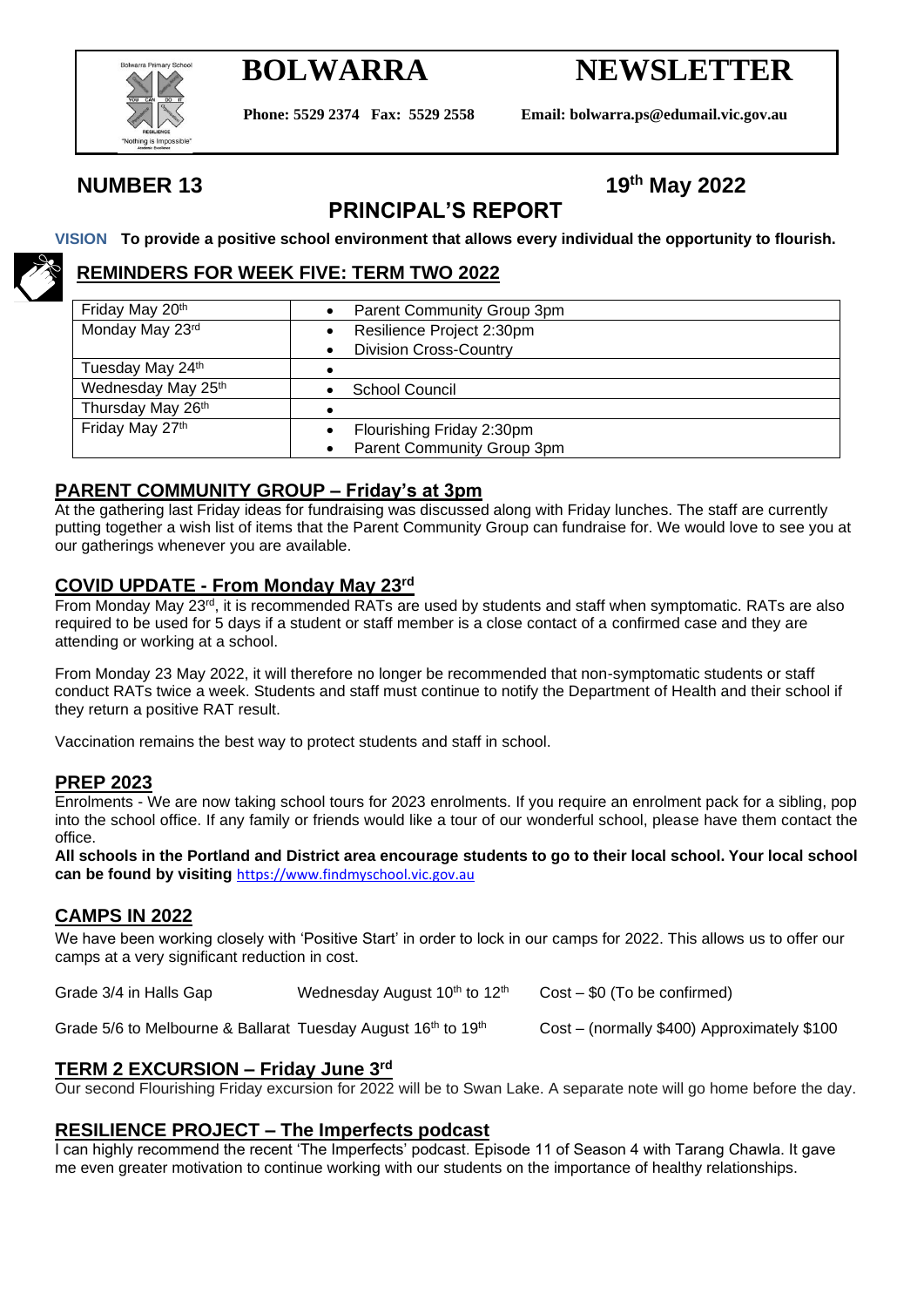#### **RURAL CROSS-COUNTRY**

On a wet, cold and windy afternoon the students did an amazing job at the cross-country.



The clear highlight for me was how caring, kind and helpful the older students were, after their own run, with the younger students.

Winners of their age group were Carter Hodgins, Max Bott, Ellie Bott, Kelvin Moore, Ava Jacobson and William Rethus.









#### **DISTRICT CROSS-COUNTRY**

Results from last weeks' District Cross-country. 12 Boys - William 7th, Matthew 15th and Chad 29th 12 Girls - Shantae 7th, Hannah 8th and Aiysha 10th 11 Boys - Kelvin 10th, Clancy 11th, Aiden 13th and Kekoa 25th 11 girls - Gracie 5th, Zarah 9th & Ava 10th 10 Boys - Nathan 11th, Jack 12th & Hayes 19th 10 Girls - Ellie 7th William, Shantae, Hannah, Gracie, Zarah, Aiysha and Ellie have qualified for the

Division Cross-Country in Warrnambool on Monday May 23rd.





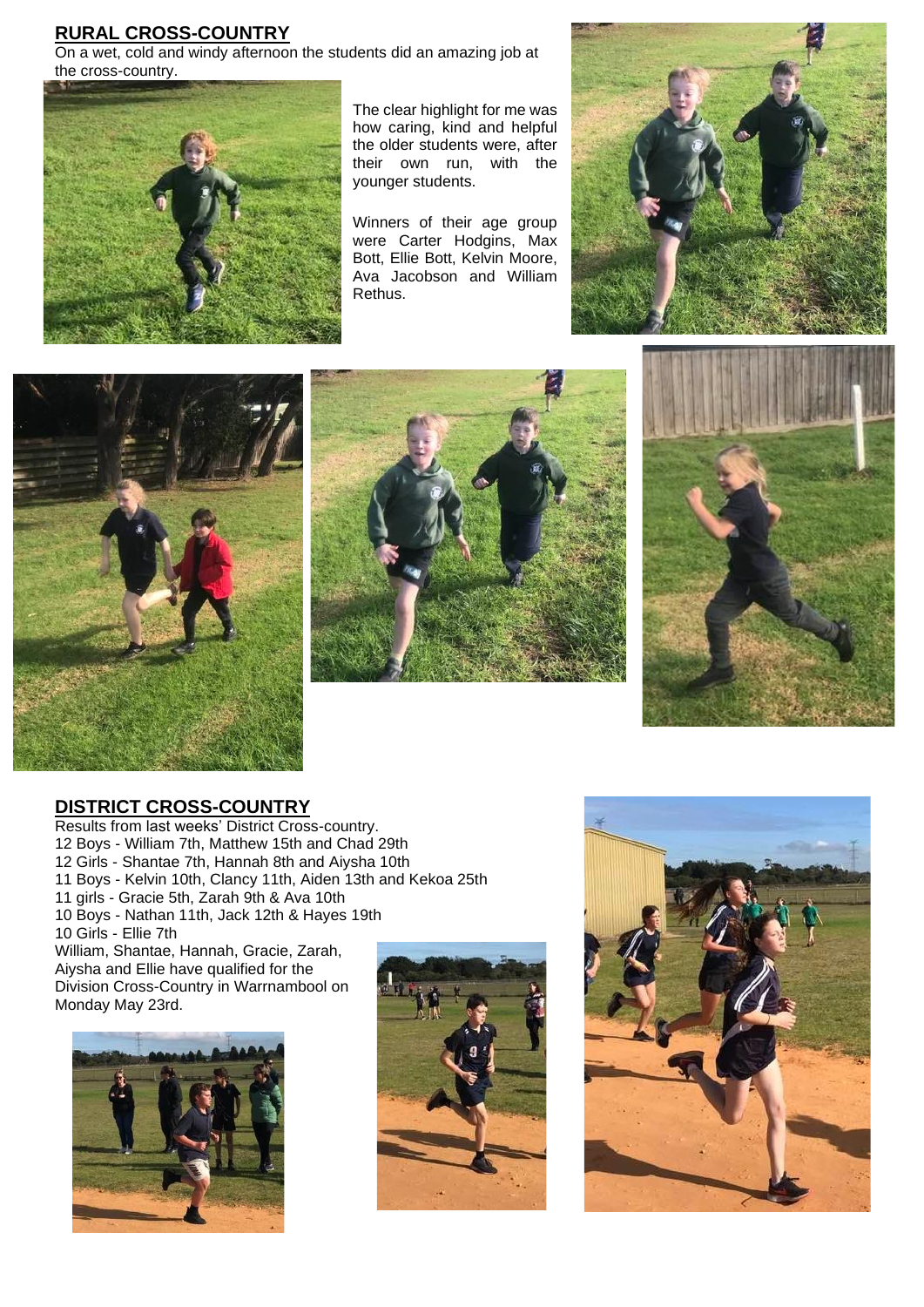### **EXTRA-CURRICULA TERM 2 DATES 2022**

| May  | Monday    | 23 <sup>rd</sup> | ۰.     | <b>Division Cross-Country</b>                     |
|------|-----------|------------------|--------|---------------------------------------------------|
|      | Wednesday | 25 <sup>th</sup> | $\sim$ | School Council 7pm                                |
| June | Wednesday | 1st              | ۰.     | <b>District Winter Series</b>                     |
|      | Thursday  | 2 <sub>nd</sub>  | ۰.     | <b>School Photos</b>                              |
|      | Thursday  | .gth             | $\sim$ | <b>Report Writing Day (Pupil Free Day)</b>        |
|      | Fridav    | 10 <sup>th</sup> | ۰.     | <b>Professional Practice Day (Pupil Free Day)</b> |
|      | Monday    | 13 <sup>th</sup> | ۰.     | <b>Queen's Birthday Holiday</b>                   |
|      | Friday    | 24 <sup>th</sup> | ۰.     | <b>Last Day of Term 2</b>                         |

*LEE GIBBONS……………….PRINCIPAL*

**HAPPY BIRTHDAY** to Miss McDonald who will celebrate her birthday on Saturday; and Yarinda Intaraksa-Thomas who turns 12 on Tuesday.

#### **PIE HEATER – Notice for our new families and reminder for all families**

The pie heater is available all year round for students who may wish to have hot lunch. On arrival at school students are to place lunches in the 'hot lunch' tub (supplied in each classroom), the lunch monitors will collect tubs at recess and put lunches in the pie heater, then at lunch time will take hot lunches back to the classrooms.

- Lunches to be securely wrapped in foil or other oven safe containers and clearly marked with name and grade.
- If sending pizza it's a good idea to wrap it in baking paper then in the foil to avoid the cheese sticking to the foil.
- Any food that can be heated is welcome ie: pizza, pies, sausage rolls, left over dinners such as spaghetti bolognaise, pasta bakes, veggies etc.

#### **BEANIES – Navy & White**



The cold weather has arrived. Time for a Bolwarra Beanie? \$20, see Nicole in the office

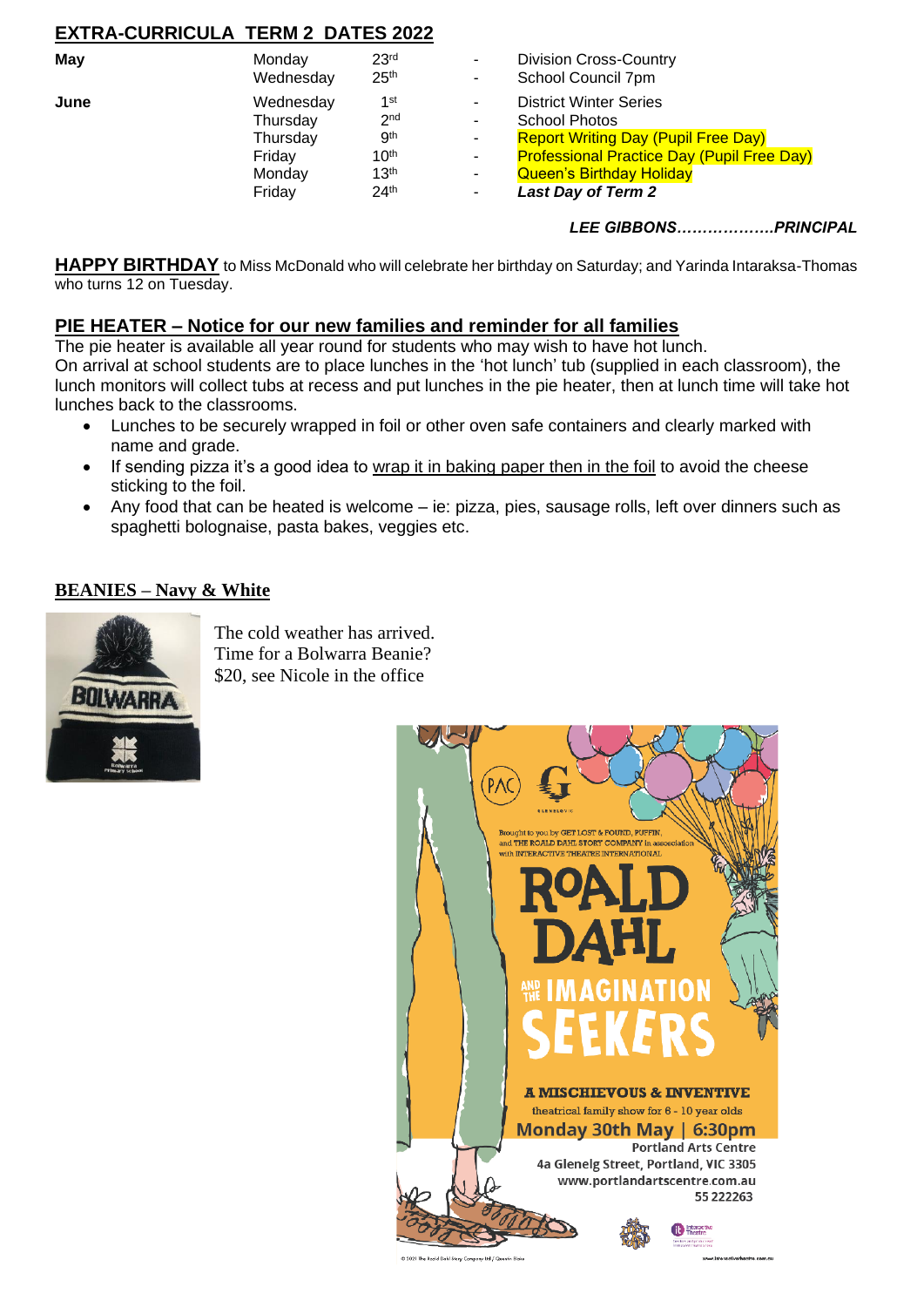### **Chaplains' Corner – Are you missing the obvious?**

Sometimes you just miss doing the obvious. And when the obvious shows up, there's a good chance you'll feel more than a tad foolish. Like last week. A friend had given me a clicker which, when pressed, advances the PowerPoint slides on my computer. Very handy. But it didn't work. So the two of us tried to figure out the problem. We thought we tried everything. Nothing happened. Defeat carried the day.

So, in quiet desperation, I took the clicker and my computer to get outside help. Problem solved within minutes. The batteries inside the clicker were still in their wrappers. Oh, my goodness. Once removed we had a clicker that worked a treat. The result? A healthy blend of amusement and outright embarrassment. How on earth did my friend and I fail to check the obvious? The batteries should've been the first thing on our checklist. So, a little lesson here. What are some of the obvious things – apart from batteries, that is – that we need to be checking as families? Consider....

- With the busyness of life, it's easy to miss what's going on at our place Not too many of us have time to burn. It's full on with work, sport, taxi driving the kids here and there, may be occasional sleepovers, house maintenance, you name it. There's not much breathing space.
- **Without this breathing space we will miss the obvious** Our running to and fro is great if we can keep it up. But hectic family life is too costly if we've stopped listening to each other, stopped deciding what has to be done and what can wait, stopped just for the sake of catching our breath.
- **Sure, it's great to have things to do**  Especially with our kids and their friends. A full life well lived is a great bonus. Many of us as parents get a kick from ticking our boxes, getting things done. All good provided we are also paying attention to each other's needs, an obvious priority.
- **Try these for missing the obvious** Let's consider the family stresses that just sit there. Add in a dash of weariness and a loss of energy and the stage is set for a showdown. These inner stresses have the knack of reproducing. A few become the many in no time. Welcome to the war zone.
- It's all too easy to miss mutual check-ups With a tribe of kids cruising around mums and dads will work hard to meet their kids' needs but might miss attending to their own. Wise parents run daily checks on each other. Are you coping ok? How can I help? Is there anything I'm missing?
- Here's an obvious one we might miss You can bet your life on the fact that Mum and Dad were reared in totally different families so they will have very different ideas on how to bring up the kids. But a lack of conversation about this is to miss the obvious. Sit down, talk and be a team!
- **Another obvious miss is finance**  Some families are blessed with large incomes. Good on them. But many families function from week to week. So, where's the financial planning? Where's the budget? What do we need and what can wait? Or are we just spending for the sake of it?
- **Try this for another obvious miss**  Do you set your family routines to one side to do something really different? Routines are great but make the time to do the surprising, the unexpected, the fun stuff. Families love these happy interruptions. And it's all too easy to miss out on these.

Happy families don't just happen. They are an end product. The result of parents choosing to attend to the obvious, the required ingredients for ongoing joy and togetherness in our homes. What might you be missing? Make sure the family batteries of energy, loving care and encouragement are operating!

**John** – stay in touch revsimmo@gmail.com – 0428 780 421, **Andreena** – 0428 233 082